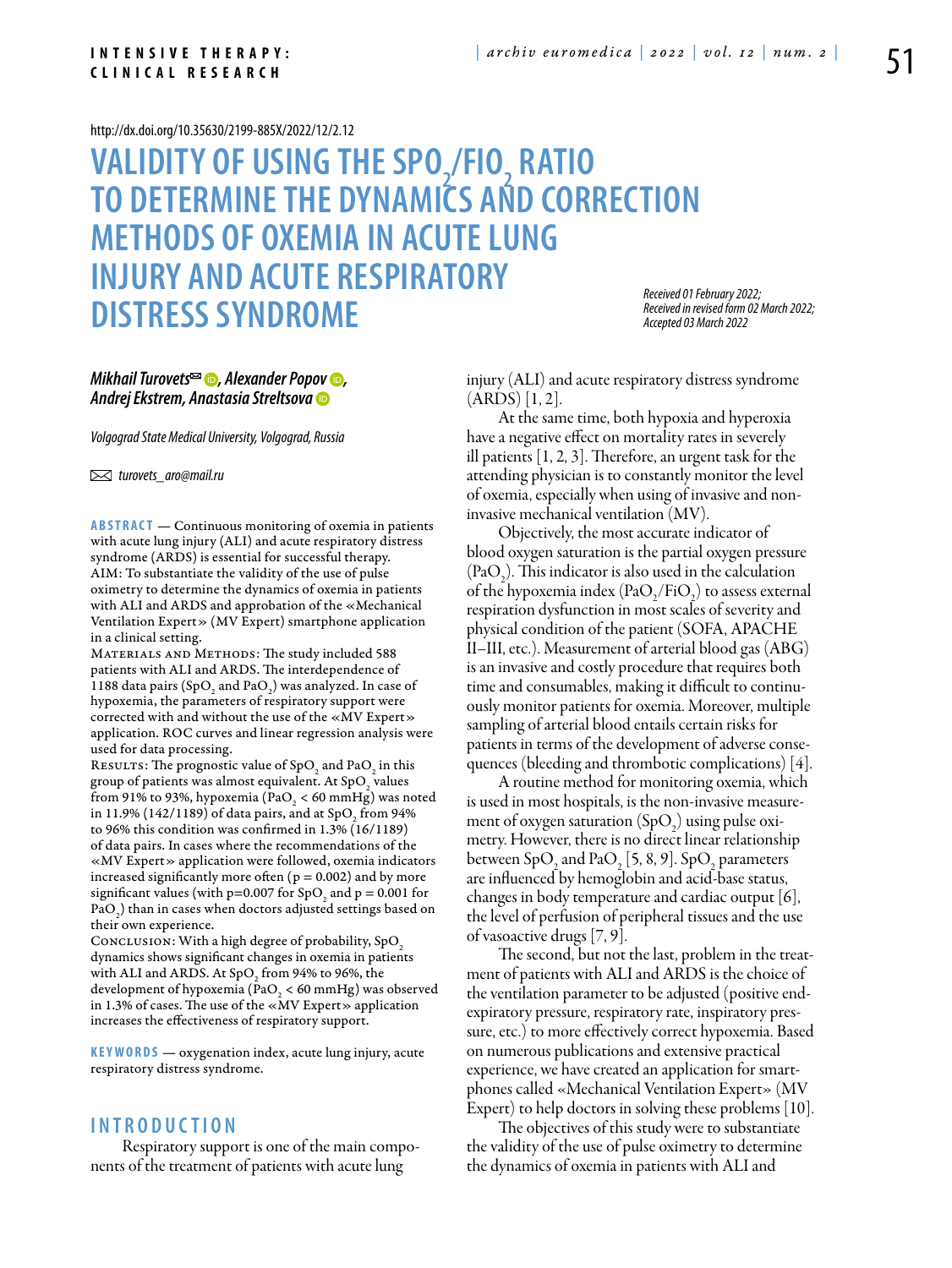ARDS and approbation of the «Mechanical Ventilation Expert» (MV Expert) application in a clinical setting.

### **M ATE R I A LS A N D MET H O D S**

Between January 2019 and December 2021, a prospective comparative study was conducted, which included 637 patients aged 18 to 65 years with ALI and ARDS. All patients were treated in intensive care units of five clinical hospitals in Volgograd, Russia. The study was approved by the local ethics committee of the Volgograd State Medical University (ref: 127/2019/12/12). All patients signed a voluntary consent to participate in the study and also consented to the publication of the results.

49 patients with hyperbilirubinemia ( $n = 38$ ) and those who underwent extracorporeal membrane oxygenation  $(n = 11)$  were excluded from the study. The PaO2/FiO2 ratio was used to differentiate between ALI and ARDS ( $\leq 300$  for ALI and  $\leq 200$  for ARDS). The first cohort ( $n = 225$ ) included patients with ALI, the second cohort ( $n = 363$ ) included patients with ARDS. All patients used non-invasive (low and high flow oxygen therapy, CPAP) and invasive (MV) methods of respiratory support.

In intensive care units,  $PaO<sub>2</sub>$  was measured using a combined blood gas analyzer (ABL800 FLEX, Denmark) within 5 minutes after sampling. Simultaneously with blood sampling,  $SpO<sub>2</sub>$  was measured using a bedside monitor pulse oximeter (BSM-3763, Nihon Kohden Corporation, Japan). In some patients, up to 5 pairs of data (SpO<sub>2</sub> and PaO<sub>2</sub>) were collected at least 2 hours apart.

To evaluate the operation of «MV Expert», we checked changes in  $SpO_2$  values 5–10 minutes after following the application's recommendations to correct respiratory support parameters.

The obtained data were analyzed using the SPSS statistical software package (version 26, IBM, USA). The variables were presented as mean with standard deviation (SD). When comparing unrelated groups, the Mann-Whitney U-test (for quantitative values) and Fisher's exact test (for nominal variables) were used. The Wilcoxon test was used for the analysis of related groups. To determine the interdependence of indicators, ROC analysis and linear regression analysis were used. Significance of differences was confirmed by the value of the two-sided coefficient  $p \leq 0.05$ .

# **R ES U LTS A N D D ISC U SSI ON**

Demographic and clinical data of the included patients are shown in Table 1. At admission to the intensive care unit, 20.4% (46/225) of patients in the ALI group and 55.4% (201/363) of patients in the ARDS group had a hypoxic profile  $(PaO<sub>2</sub> < 60 mmHg).$ 

The study groups were comparable in terms of comorbidity. In patients of the ARDS group, vasopressors were used significantly more often ( $p = 0.001$ ) to stabilize hemodynamics.

ROC analysis was performed to determine the relationship between  $PaO<sub>2</sub>$  and SpO<sub>2</sub> in 1189 data pairs (Fig. 1). According to the results of the ROC analysis, the area under the ROC curve corresponding to the relationship between ALI prognosis and PaO<sub>2</sub> and SpO<sub>2</sub> values was  $0.648\pm0.02$  with 95% CI: 0.610–0.686 ( $p = 0.000$ ) for PaO<sub>2</sub> and 0.615±0.02 with 95% CI: 0.576–0.654 ( $p = 0.000$ ) for SpO<sub>2</sub>. Cutoff thresholds for PaO<sub>2</sub> and SpO<sub>2</sub> were 61.5 mmHg for PaO<sub>2</sub> and 91.5% for SpO<sub>2</sub>. With a decrease in indicators below the threshold values, a high risk of developing ARDS was predicted. The sensitivity and specificity of the method were 76.0% and 70.5% for PaO<sub>2</sub> and 73.1% and 68.6% for SpO<sub>2</sub>, respectively. The prognostic value of SpO<sub>2</sub> and PaO<sub>2</sub> in this group of patients was almost equivalent. At  $SpO<sub>2</sub>$  values from 91% to 93%, hypoxemia (PaO2 < 60 mmHg) was noted in 11.9% (142/1189) of data pairs, and at SpO, from 94% to 96% this condition was confirmed in 1.3% (16/1189) of data pairs.

Linear regression analysis was performed to identify the dependence of  $PaO_2/FiO_2$  on  $SpO_2/FiO_2$ (Table 2).

The observed dependence of  $PaO_2/FiO_2$  on SpO2/FiO2 is described by the equation:  $PaO_2/$  $FiO<sub>2</sub> = 1.29 + 0.73*SpO<sub>2</sub>/FiO<sub>2</sub>. With an increase in$  $SpO_2/FiO_2$  by 1 unit, an increase in PaO<sub>2</sub>/FiO<sub>2</sub> by 0.73 units is expected (95% CI 0.718–0.749). The significance level of the model (p) was less than 0.001. Based on the value of the coefficient of determination, the factors included in the model determine 88.4% of the  $PaO_2/FiO_2$  variance.

To test the validity of the recommendations given by the «MV Expert» application, we analyzed the dynamics of SpO<sub>2</sub> and PaO<sub>2</sub> after following those recommendations for patients with a decrease in  $SpO<sub>2</sub>$ and  $PaO<sub>2</sub>$  below the threshold value (Table 3).

In cases where the recommendations of the «MV Expert» application were followed, oxemia indicators increased significantly more often ( $p = 0.002$ ) and by more significant values ( $p = 0.007$  for SpO, and  $p = 0.001$  for  $PaO<sub>2</sub>$ ) than in cases when doctors changed parameters based on their own experience. The use of the «MV Expert» application allowed to increase the effectiveness and validity of changes in respiratory support.

ALI and ARDS are major contributors to morbidity and mortality in intensive care units. The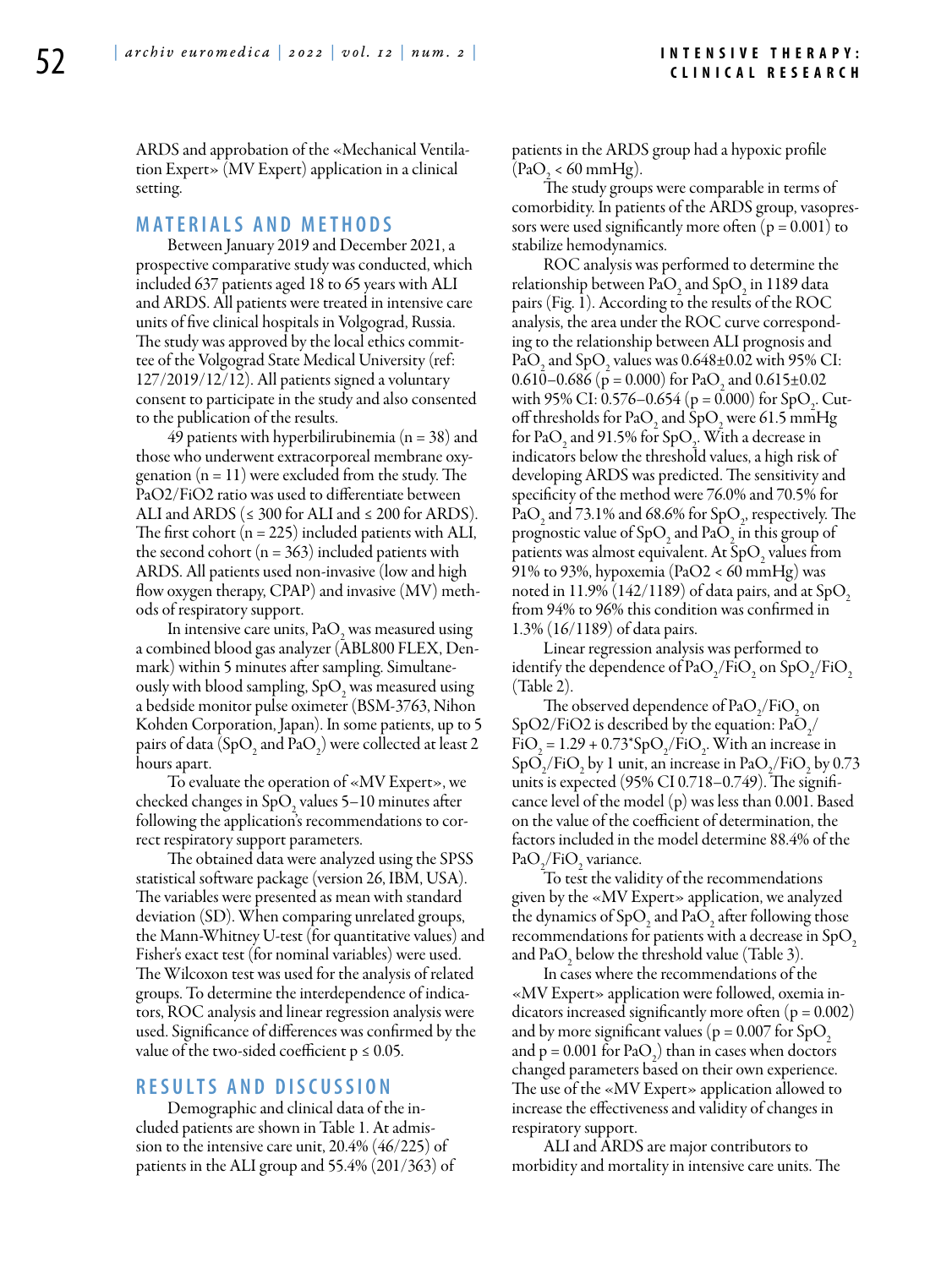#### **I N T E N S I V E T H E R A P Y : C L I N I C A L R E S E A R C H**

| Variable                       | ALI ( $n=225$ ), $M\pm SD$ | ARDS ( $n=363$ ), $M\pm SD$ | p     |  |  |  |  |  |
|--------------------------------|----------------------------|-----------------------------|-------|--|--|--|--|--|
| Age, years                     | $56.8 \pm 7.6$             | $55.9 \pm 8.8$              | 0.776 |  |  |  |  |  |
| Male, n (%)                    | 132 (58.7)                 | 189 (52.1)                  | 0.118 |  |  |  |  |  |
| Comorbidity:                   |                            |                             |       |  |  |  |  |  |
| Obesity, n (%)                 | 64 (28.4)                  | 112 (30.9)                  | 0.535 |  |  |  |  |  |
| Arrhythmia, n (%)              | 24 (10.7)                  | 41 (11.3)                   | 0.813 |  |  |  |  |  |
| Hypertension, n (%)            | 98 (43.6)                  | 161 (44.4)                  | 0.850 |  |  |  |  |  |
| Cardiac ischemia, n (%)        | 37(16.4)                   | 52 (14.3)                   | 0.486 |  |  |  |  |  |
| Diabetes, n (%)                | 12(5.3)                    | 27(7.4)                     | 0.319 |  |  |  |  |  |
| Vasopressors, n (%)            | 67(40.1)                   | 169 (59.9)                  | 0.001 |  |  |  |  |  |
| Fi02                           | $0.27 + 0.01$              | $0.56 \pm 0.02$             | 0.000 |  |  |  |  |  |
| Sp02, %                        | $93.2 \pm 0.27$            | $91.5 \pm 0.14$             | 0.000 |  |  |  |  |  |
| Pa02, mmHq                     | 74.0±1.05                  | $67.0 \pm 0.50$             | 0.000 |  |  |  |  |  |
| PaCO2, mmHq                    | $43.6 + 9.07$              | $43.9 \pm 6.12$             | 0.184 |  |  |  |  |  |
| рH                             | $7.38 + 0.04$              | $7.36 \pm 0.05$             | 0.281 |  |  |  |  |  |
| Arterial Bicarbonate, mmol/l   | $24.2 \pm 5.3$             | $21.8 \pm 3.9$              | 0.006 |  |  |  |  |  |
| Lactate, mmol/l                | $2.23 \pm 0.17$            | $2.36 \pm 0.25$             | 0.012 |  |  |  |  |  |
| Hemoglobin, g/l                | $148.3 \pm 7.44$           | $154.6 \pm 8.08$            | 0.371 |  |  |  |  |  |
| Systolic blood pressure, mmHq  | $127 + 9.1$                | $117 + 8.2$                 | 0.034 |  |  |  |  |  |
| Diastolic blood pressure, mmHq | $72 + 4.6$                 | $87 + 6.1$                  | 0.007 |  |  |  |  |  |

*Table 1. Demographic and clinical characteristics of included patients*



**Fig. 1.** ROC-curves of the relationship of ALI prediction by SpO<sub>2</sub> and PaO $_2^{}$ *values*

routine use of pulse oximetry makes it possible to adequately assess the dynamics of oxemia in patients of this profile and avoid significant costs and possible harm to patients associated with the determination of blood gases.

Several formulas that allow the determination of the oxygenation index  $\left(\frac{\text{PaO}_2}{\text{FiO}_2}\right)$  from  $\text{SpO}_2$  have been proposed [11]. This makes it possible to assess the degree of lung damage and the severity of the patient's condition using various scales [12].

This study has its limitations. First, the ABG and pulse oximetry measurements were not simultaneous. Given that changes in  $SpO<sub>2</sub>$  and  $PaO<sub>2</sub>$  can occur quickly, this may have affected our results. In addition, we did not control body temperature and initial parameters of the ventilator. These factors may also have influenced the relationship between SpO<sub>2</sub> and PaO<sub>2</sub> .

## **C ON C L U SI ON**

With a high degree of probability, the dynamics of SpO2 describes significant changes in oxemia in patients with ALI and ARDS. With an  $SpO<sub>2</sub>$  of 94% to 96%, hypoxemia (PaO<sub>2</sub> < 60 mmHg) occurs in 1.3% of cases. Using the «MV Expert» application increases the effectiveness of respiratory support.

# **C ON F L I CT O F I NTE R ESTS**

The authors state that they have no conflict of interests.

## $CONTRIBUTORS$

MIT and AMS collected, analysed, and interpreted data and made the figures. ASP did the literature review and collected data. AVE collected data and made the figures. MIT and ASP interpreted and analysed the data. MIT, ASP, AVE and AMS prepared the manuscript for submission.